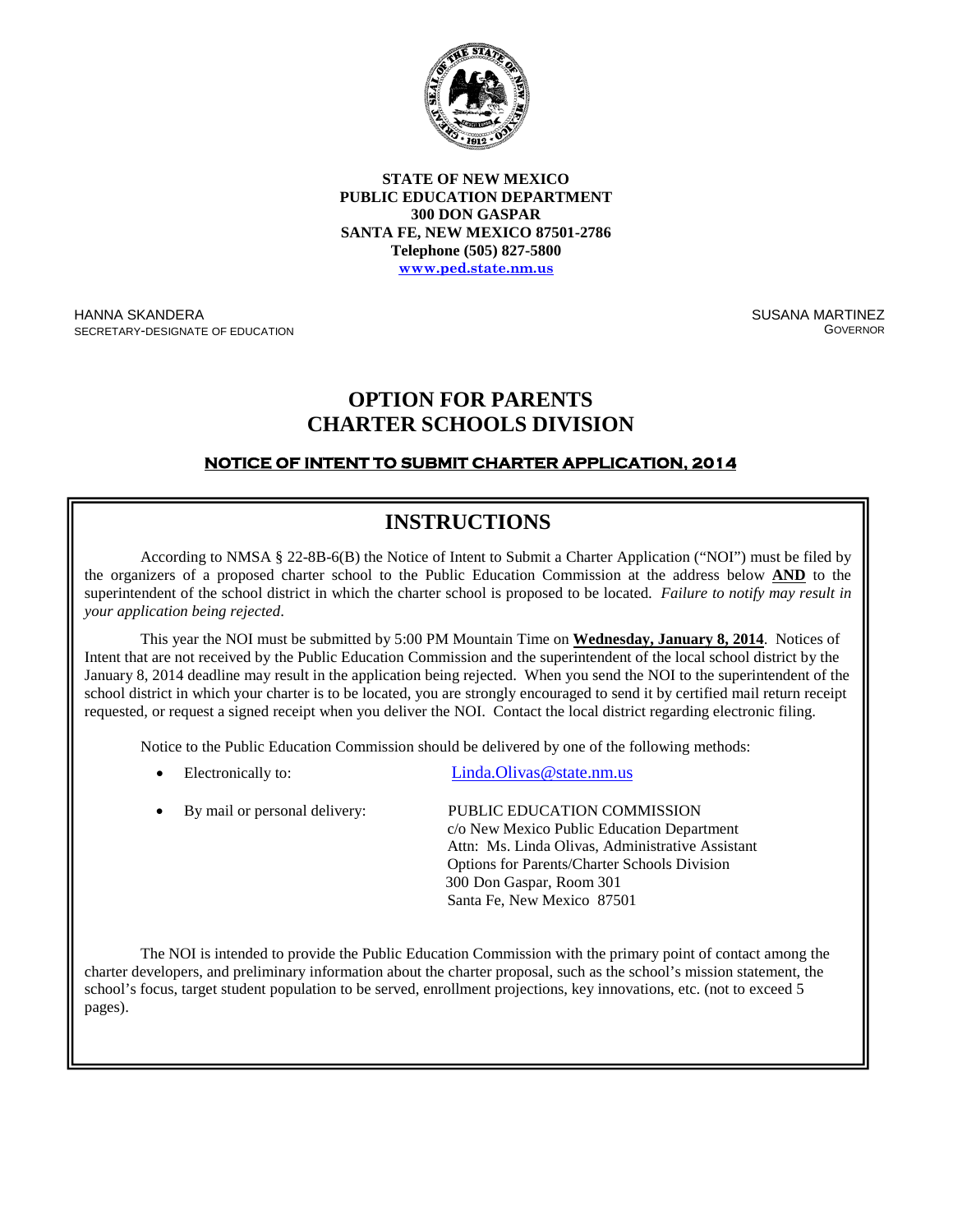#### **New Mexico Public Education Department Options for Parents, Charter Schools Division NOTICE OF INTENT TO SUBMIT CHARTER APPLICATION, 2014**

- 1. General Information
	- Name of Proposed School

Freedom Institute

• Grade levels to be offered and enrollment projections

| Grade Levels to be | <b>Projected Total</b> |
|--------------------|------------------------|
| <b>Offered</b>     | Enrollment             |
| $3-5$              | 150                    |

• Primary Point of Contact

| Name Erik Johns                    |       |                   |  |                      |
|------------------------------------|-------|-------------------|--|----------------------|
| Mailing Address   152 Lisbon Ave.  |       |                   |  |                      |
| <b>City</b> Rio Rancho             | State | $\blacksquare$ NM |  | $\mathbb{Z}ip$ 87124 |
| <b>Phone</b> 505-328-6594          |       |                   |  |                      |
| <b>Email</b>   kutseena4@yahoo.com |       |                   |  |                      |

2. Names, roles, and current employment of all persons on the applicant team, and qualifications of the team members to establish a high-quality charter school

|                 |               | <b>Qualifications:</b>                                  |
|-----------------|---------------|---------------------------------------------------------|
| Name            | Role on Team  | <b>Education, Employment, Experience</b>                |
| Jeremy Presser  | Admin/Teacher | Level 3 with emphasis in Special Education and Behavior |
|                 |               | Management                                              |
| Erik Johns      | Admin/Teacher | Level 2 with emphasis in Special Education and Behavior |
|                 |               | Management and Administration                           |
| Sara Valenzuela | Teacher       | Level 2 with emphasis in TESOL and Science              |
| Ingrid Fason    | Teacher       | Level 2 in General Education and Thinking Maps Trainer  |
| Monica Holt     | Teacher       | Level 2 Dual Certification and Reading Recovery         |

3. Model or focus of the proposed school (e.g., performing arts, dual language, college prep, STEM, Montessori, IB):

STEM

4. Does the school expect to contract with another entity for either management, or substantial oversight or direction in the school's operation? Yes:  $\Box$  No:  $\boxtimes$ 

If YES, describe the entity and the role it will have in the school's operational plan.

- 5. Does the applicant team or any members of the team currently operate any other schools? Yes:  $\Box$  No:  $\boxtimes$ .
- 6. If the charter proposal is a replication, identify the school(s) you are replicating and the data that you have that support why this model should be replicated.

The Freedom Institute would replicate the ASK Academy here in Rio Rancho with an emphasis on meeting the needs of elementary level children. We will be replicating the ASK Academy model since currently there is not Elementary School in Rio Rancho City area that eductates students by providing them an entrance into a STEM environment. Preparation of primary age students in the area of STEM is critical in New Mexico's highly-diverse technology industries.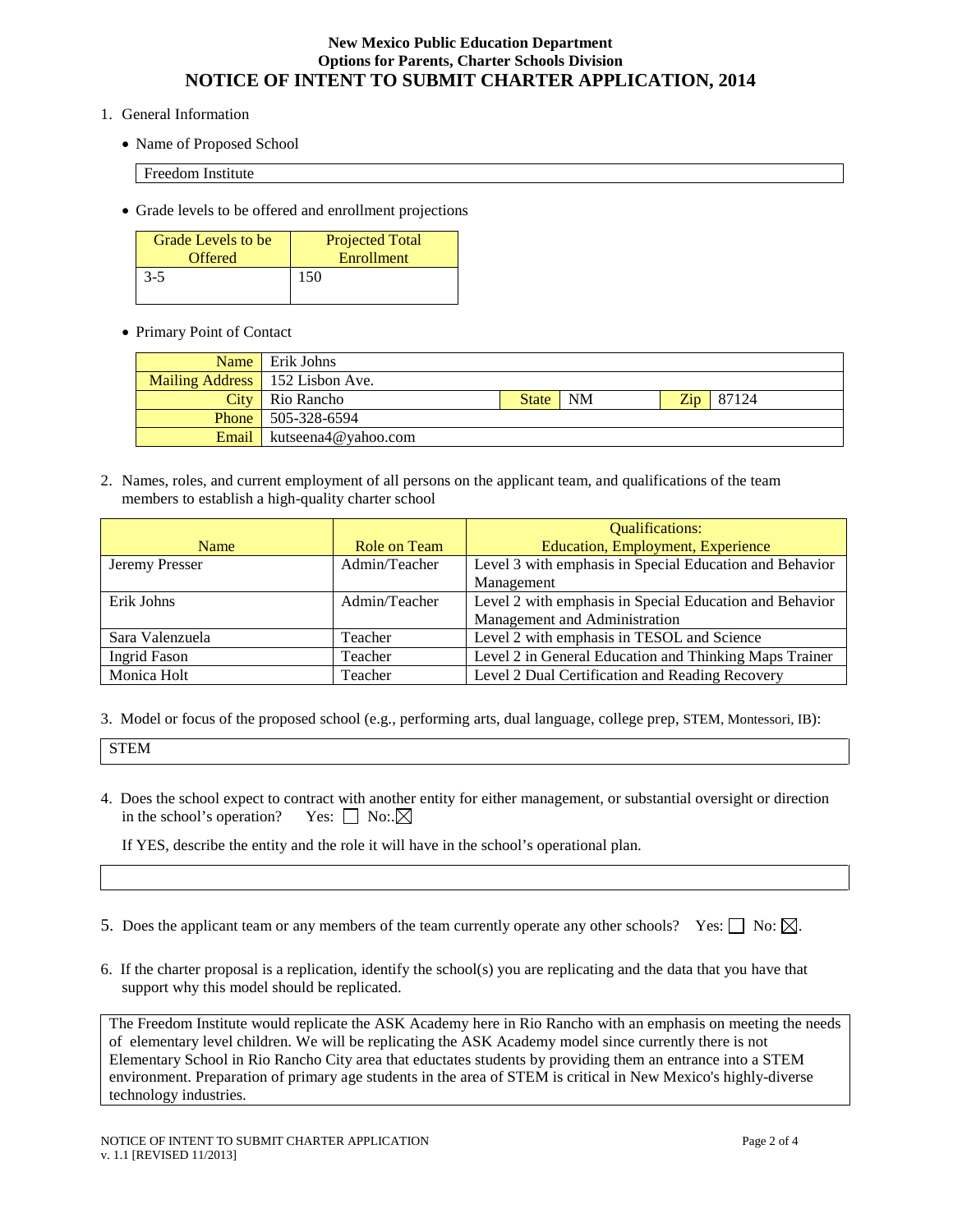#### **New Mexico Public Education Department Options for Parents, Charter Schools Division NOTICE OF INTENT TO SUBMIT CHARTER APPLICATION, 2014**

7. Vision/Mission statement. (2-3 sentences)

The Freedom Institute will inspire all students to reach personal and academic goals in STEM, as well as make meaningful contributions to the Science and Technology industries in our State and Globally. The Freedom Institute will do this by: preparing and equiping critical thinkers, create lifelong learners, and enhance social and collaborative skills.

- 8. Student population and geographical setting of the school
	- Define the targeted geographical area of the proposed school from which you expect to draw a significant number of your students.

Sandoval and Bernalillo County

• Describe the targeted student population including key demographic data (academic performance, home languages, ELL, and special education populations).

The ethnicity of RRPS student population is as follows: Hispanic:37.1%, Caucasian:53.5%, African-American:2.5%, Native American:2.6%, Asian:1.7%, Other Races:2.6. The current ELL student population of RRPS is 5.3%, and the current Special Education population of RRPS is 11.6% . On the current A-F School Grading System implented by the PED 2 of 10 RRPS elementary schools were given a "B", 7 of 10 a "C", and 1 of 10 a "D". This is a very broad reflection of current academic performance of our target grade levels according to the new grading system.

• Identify where these students are most likely being educated currently and why they are expected to choose the proposed charter school for their future educational needs.

Students are primarily being educated through the Rio Rancho Public School system. Families will choose the Freedom Institute to avoid overcrowding and limited resources, lack of exposure to the STEM model in Elementary School; and to provide project-based learning to their  $21<sup>st</sup>$  century children.

9. Provide evidence that the applicant team has assessed community need for a school of the nature that will be proposed in the application (e.g., objective surveys or other measures of local demand for the proposed educational program).

Locally, the Ask Academy is in high demand, however; only services students in grades 7-12. Additionally, we are conducting an ongoing community survey. Results from this survey will be shared upon completion.

10. Identify significant innovative features that the school will implement in order to help it realize its vision / mission (e.g., non-traditional school year, longer school day, partner organizations, etc.).

We would propose a non-traditional four day instructional week. This would allow for additional collaboration time among staff, parent-teacher conferences, professional development, and small group individualized instruction opportunities for our students.

11. Describe how the school will be more effective than the schools currently serving the targeted student population, and/or plans to improve student achievement and exceed the academic performance of existing public schools in the targeted service area and any data you have to support this assumption.

Students at the Freedom Institute will have a more focused curriculum that provides access to resources, smaller class sizes, and collaborative learning. Students and staff will work to establish partnerships with colleges, universities, and surrounding technology based businesses.